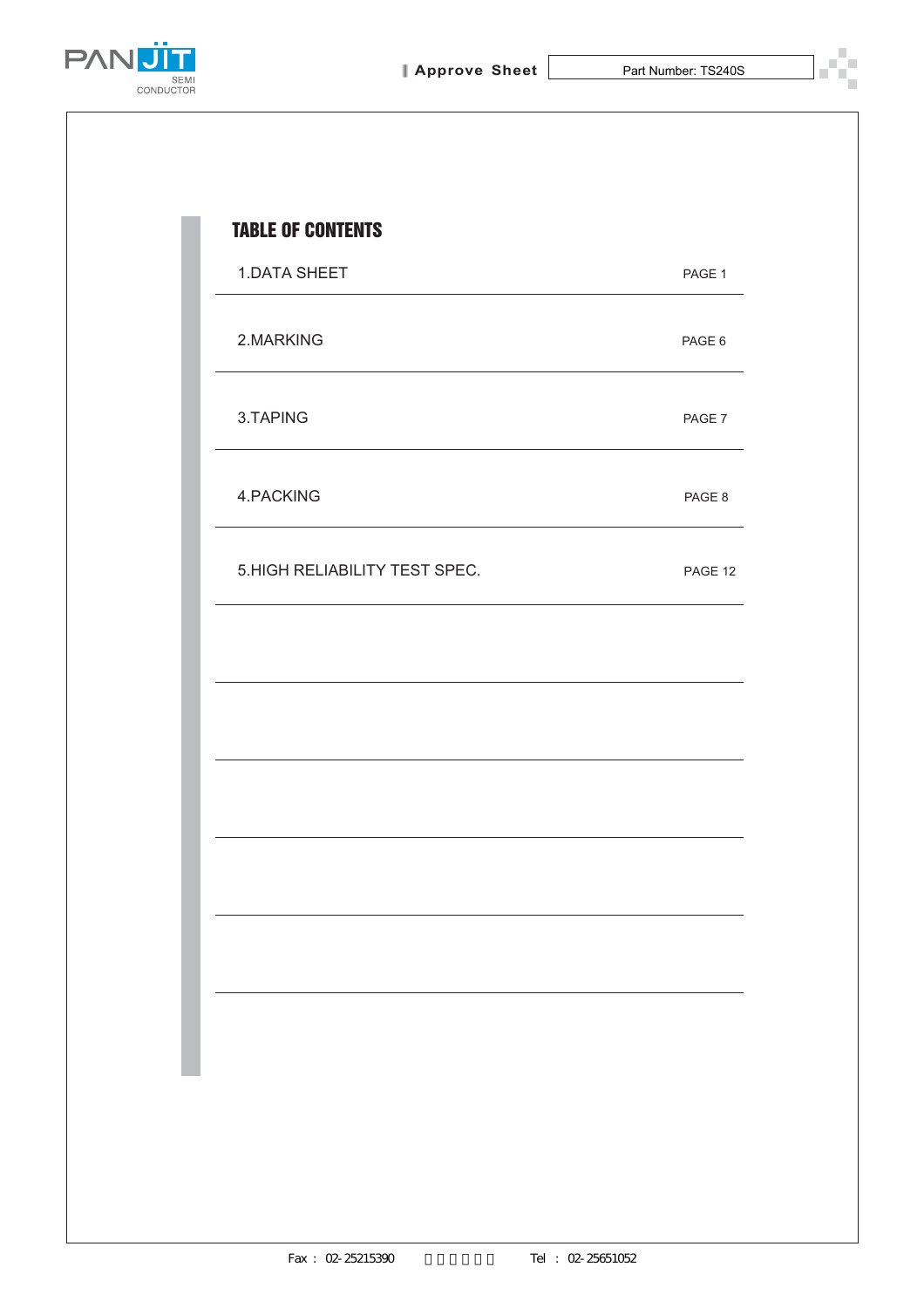

# **TS240S**



#### ABSOLUTE MAXIMUM RATINGS (TA=25°C unless otherwise noted)

| PARAMETER                                                                                                 | SYMBOL                              | VALUE           | <b>UNITS</b>   |
|-----------------------------------------------------------------------------------------------------------|-------------------------------------|-----------------|----------------|
| Maximum Peak Repetitve Reverse Voltage                                                                    | <b>VRRM</b>                         | 40              | $\vee$         |
| Maximum RMS Reverse Voltage                                                                               | <b>VRMS</b>                         | 28              | $\vee$         |
| Maximum DC Blocking Voltage                                                                               | <b>VR</b>                           | 40              | $\vee$         |
| Maximum Average Forward Current                                                                           | IF(AV)                              | $\overline{2}$  | A              |
| Non-Repetitive Peak Surge Current (Surge applied at rate Load<br>conditions halfware, single phase, 60Hz) | <b>IFSM</b>                         | 50              | A              |
| Typical Thermal Resistance, Junction to Ambient (Note1)                                                   | $R_{\Theta,IA}$                     | 145             | $^{\circ}$ C/W |
| Operating Junction Temperature Range                                                                      | ΤJ                                  | $-55$ to $+150$ | $^{\circ}$ C   |
| Storage Temperature Range                                                                                 | <b>T</b> <sub>S</sub> <sub>TG</sub> | $-55$ to $+150$ | $^{\circ}$ C   |

NOTES : 1.Mounted on an FR4 PCB, single-sided copper, mini pad.

• Weight: 0.003 ounces, 0.090 grams.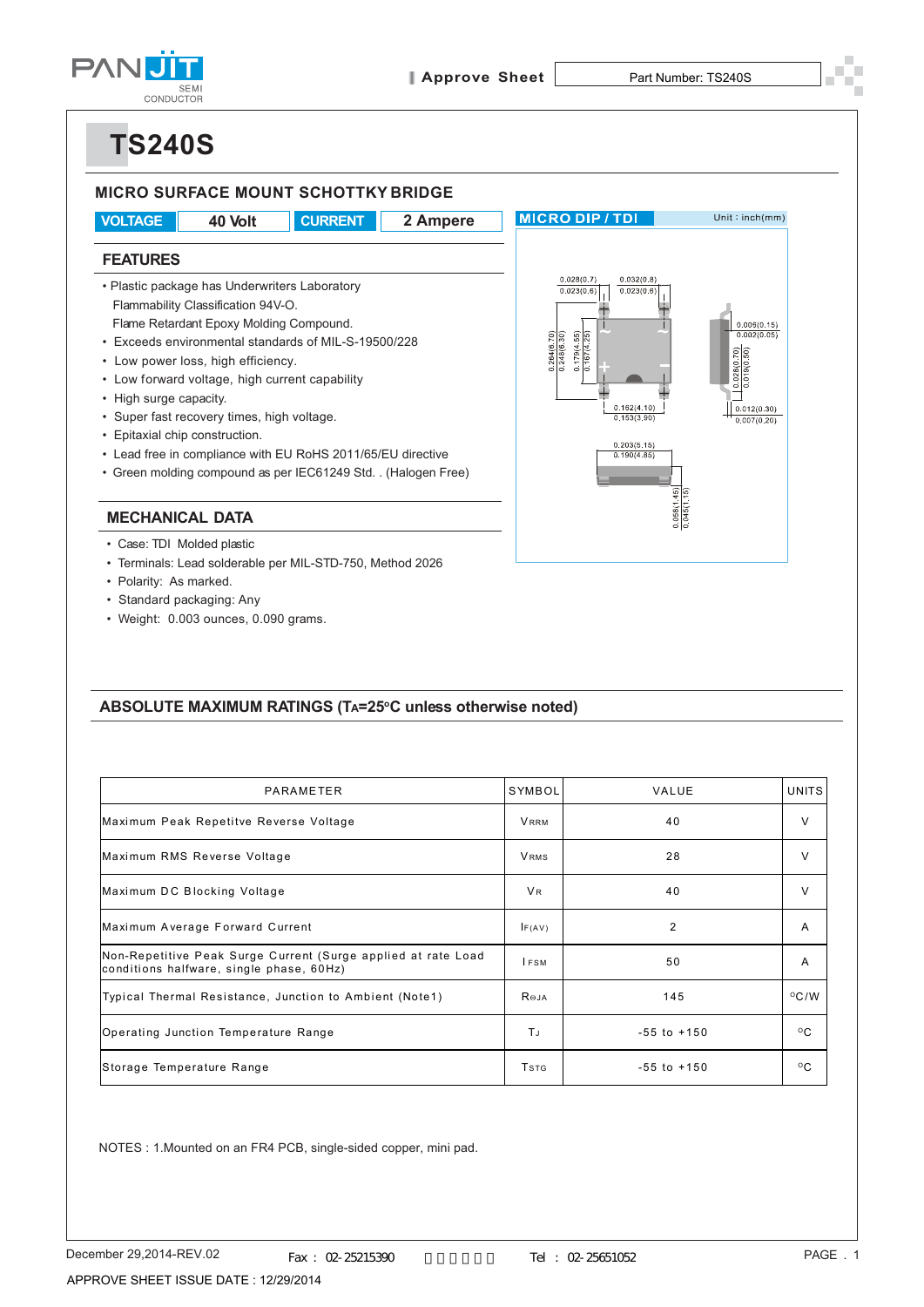

**TS240S**

#### ELECTRICAL CHARACTERISTICS (TA=25°C unless otherwise noted)

| PARAMETER                 | SYMBOL         | <b>CONDITIONS</b> | <b>MIN</b>               | <b>TYP</b> | MAX. | UNIT |
|---------------------------|----------------|-------------------|--------------------------|------------|------|------|
| Reverse Breakdown Voltage | Vbr            | l R=150µA         | 40                       |            |      |      |
| Forward Voltage           | V <sub>F</sub> | $If=2A$           | $\overline{\phantom{0}}$ |            | 0.5  |      |
| Reverse Current           | $\mathsf{R}$   | $V_R = 40V$       | $\overline{\phantom{0}}$ |            | 50   | μA   |

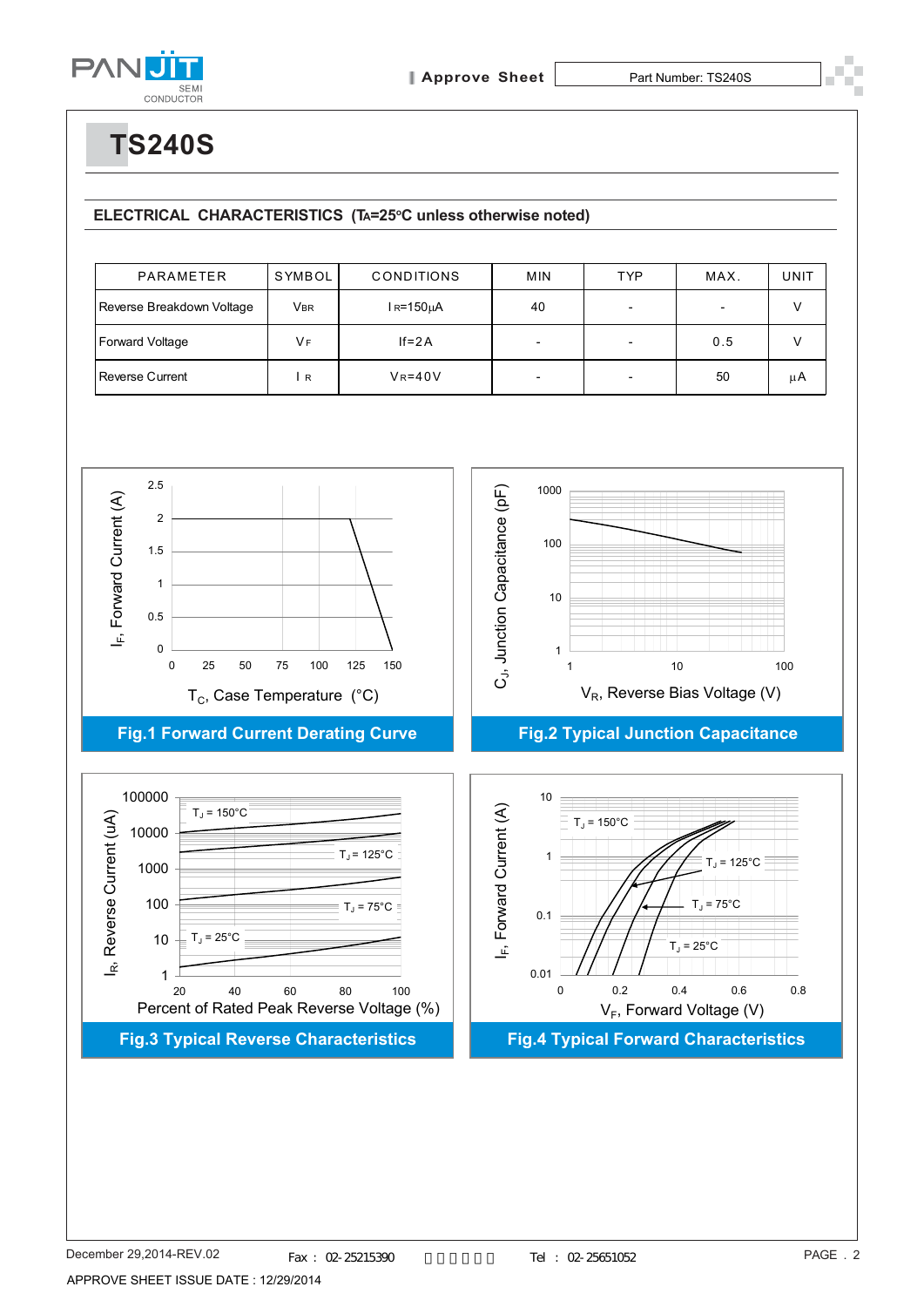

**TS240S**

#### **MOUNTING PAD LAYOUT**



#### **ORDER INFORMATION**

• Packing information

T/R - 4K per 13" plastic Reel

T/R - 1K per 7" plastic Reel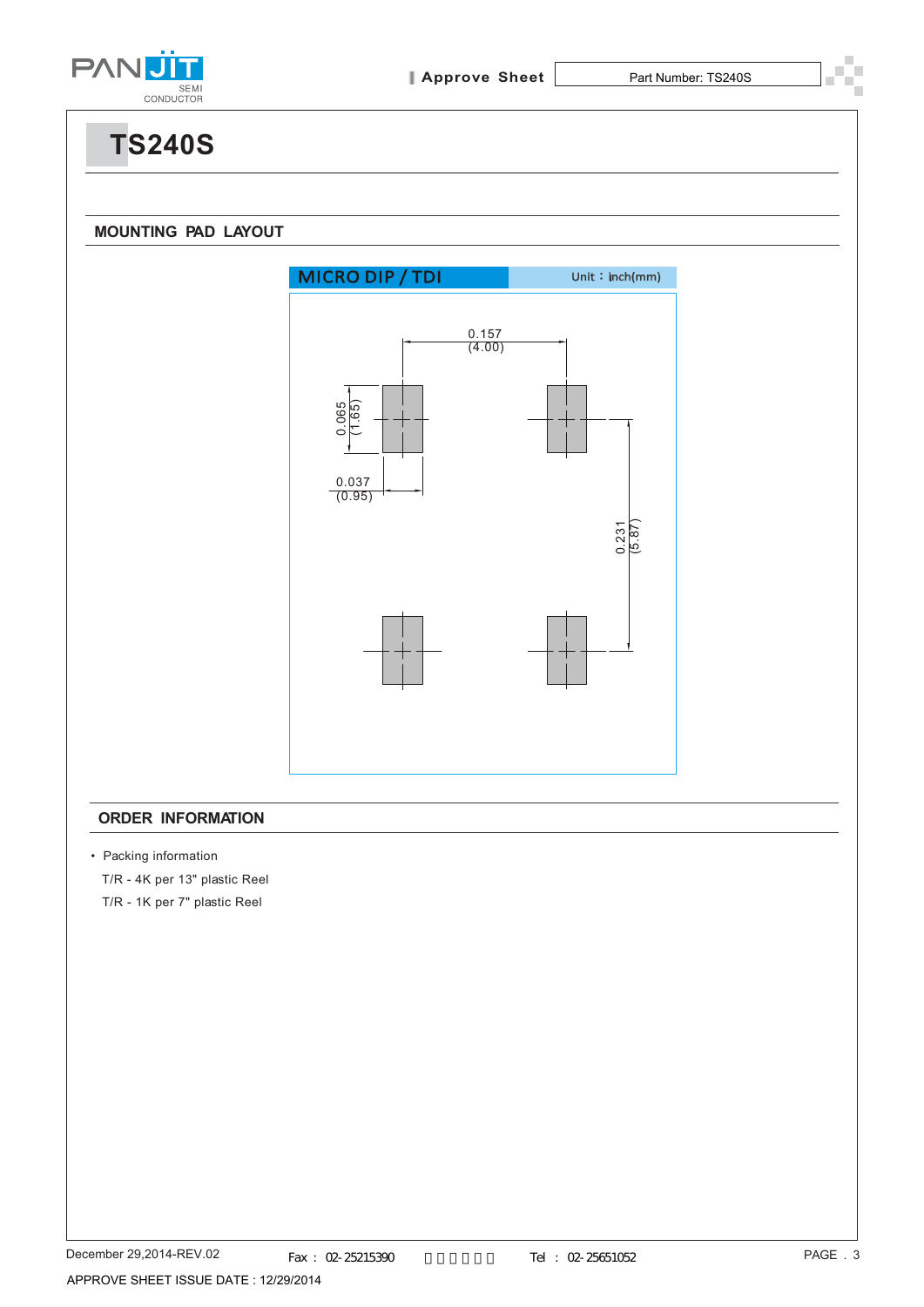

# **TS240S**

### **Part No\_packing code\_Version**

TS240S\_R1\_00001 TS240S\_R2\_00001

**For example :**

**RB500V-40\_R2\_00001 Part No.**

**Serial number Version code means HF Packing size code means 13"**

**Packing type means T/R**

|                                                |                      | <b>Version Code XXXXX</b>                  |                |                                                      |   |               |
|------------------------------------------------|----------------------|--------------------------------------------|----------------|------------------------------------------------------|---|---------------|
| <b>Packing type</b>                            | 1 <sup>st</sup> Code | <b>Packing size code</b>                   |                | 2 <sup>nd</sup> Code HF or RoHS 1 <sup>st</sup> Code |   | 2nd~5th Code  |
| <b>Tape and Ammunition Box</b><br>(T/B)        | A                    | N/A                                        | 0              | <b>HF</b>                                            | 0 | serial number |
| <b>Tape and Reel</b><br>(T/R)                  | R                    | 7"                                         | 1              | <b>RoHS</b>                                          | 1 | serial number |
| <b>Bulk Packing</b><br>(B/P)                   | в                    | 13"                                        | $\overline{2}$ |                                                      |   |               |
| <b>Tube Packing</b><br>(T/P)                   |                      | 26 <sub>mm</sub>                           | X              |                                                      |   |               |
| <b>Tape and Reel (Right Oriented)</b><br>(TRR) | S                    | 52mm                                       | Υ              |                                                      |   |               |
| <b>Tape and Reel (Left Oriented)</b><br>(TRL)  |                      | <b>PANASERT T/B CATHODE UP</b><br>(PBCU)   | U              |                                                      |   |               |
| <b>FORMING</b>                                 | F                    | <b>PANASERT T/B CATHODE DOWN</b><br>(PBCD) | D              |                                                      |   |               |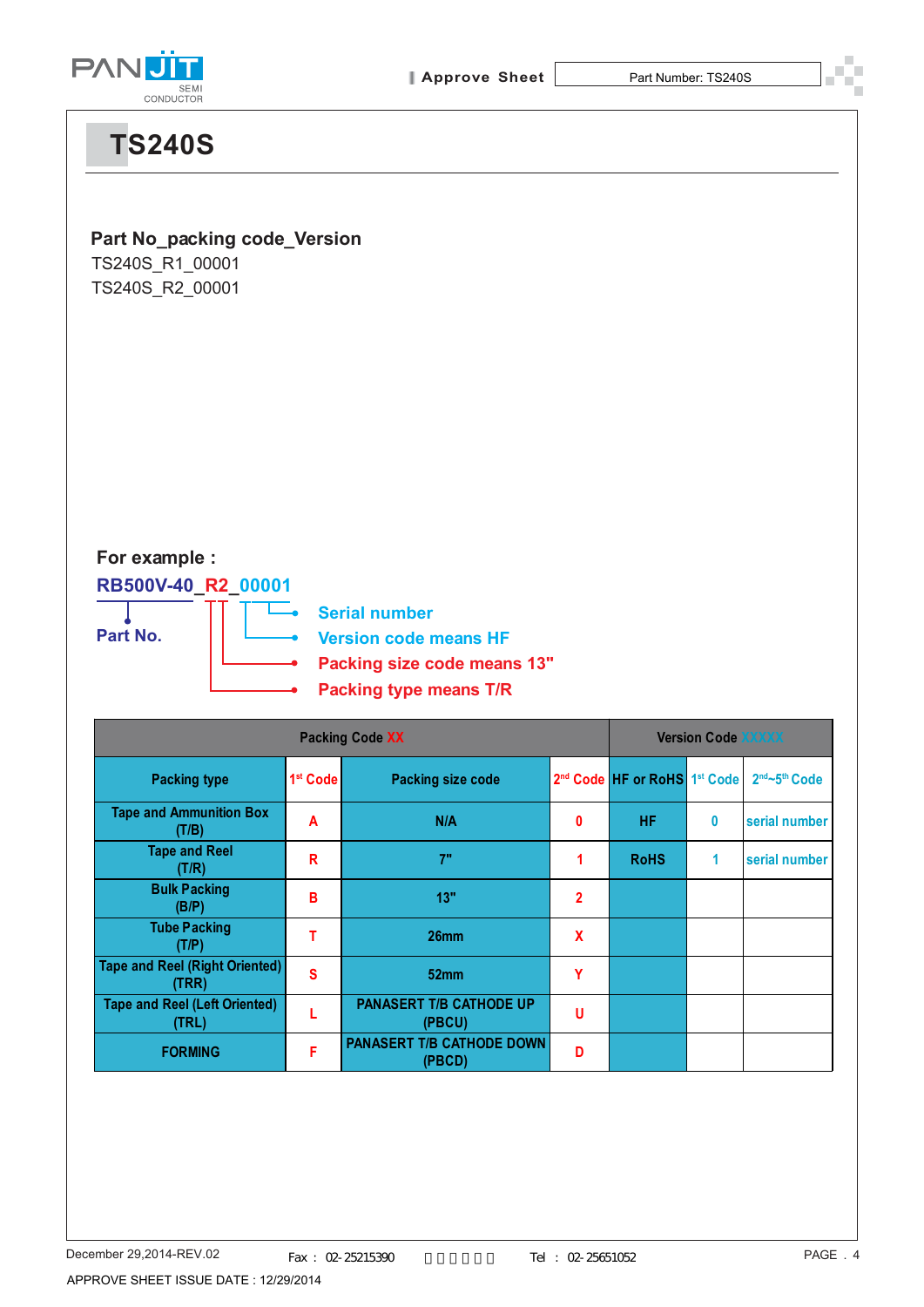



# **TS240S**

## **Disclaimer**

- Reproducing and modifying information of the document is prohibited without permission from Panjit International Inc..
- Panjit International Inc. reserves the rights to make changes of the content herein the document anytime without notification. Please refer to our website for the latest document.
- Panjit International Inc. disclaims any and all liability arising out of the application or use of any product including damages incidentally and consequentially occurred.
- Panjit International Inc. does not assume any and all implied warranties, including warranties of fitness for particular purpose, non-infringement and merchantability.
- Applications shown on the herein document are examples of standard use and operation. Customers are responsible in comprehending the suitable use in particular applications. Panjit International Inc. makes no representation or warranty that such applications will be suitable for the specified use without further testing or modification.
- The products shown herein are not designed and authorized for equipments requiring high level of reliability or relating to human life and for any applications concerning life-saving or life-sustaining, such as medical instruments, transportation equipment, aerospace machinery et cetera. Customers using or selling these products for use in such applications do so at their own risk and agree to fully indemnify Panjit International Inc. for any damages resulting from such improper use or sale.
- Since Panjit uses lot number as the tracking base, please provide the lot number for tracking when complaining.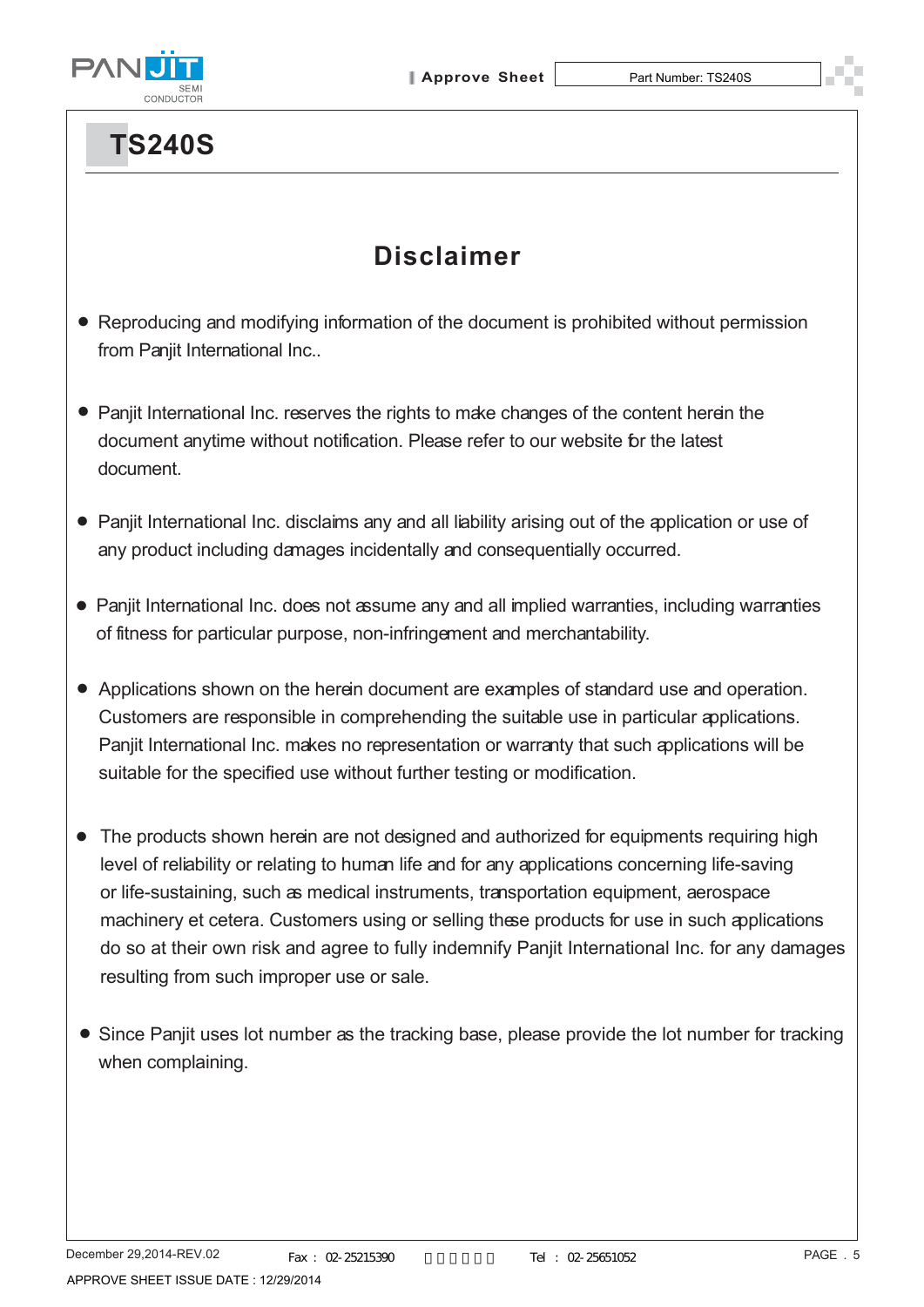

## **2. MARKING**

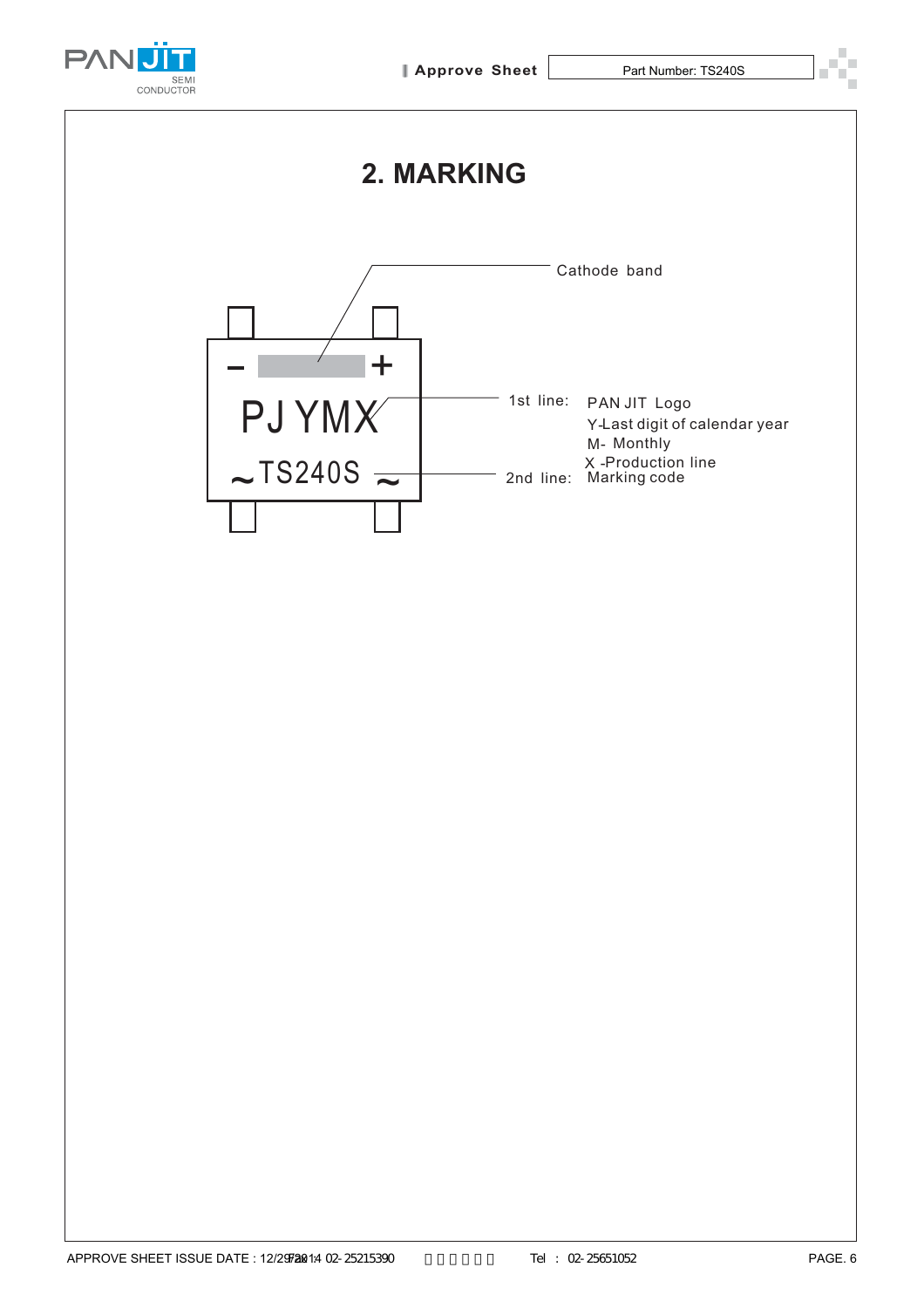

**3. TAPING**



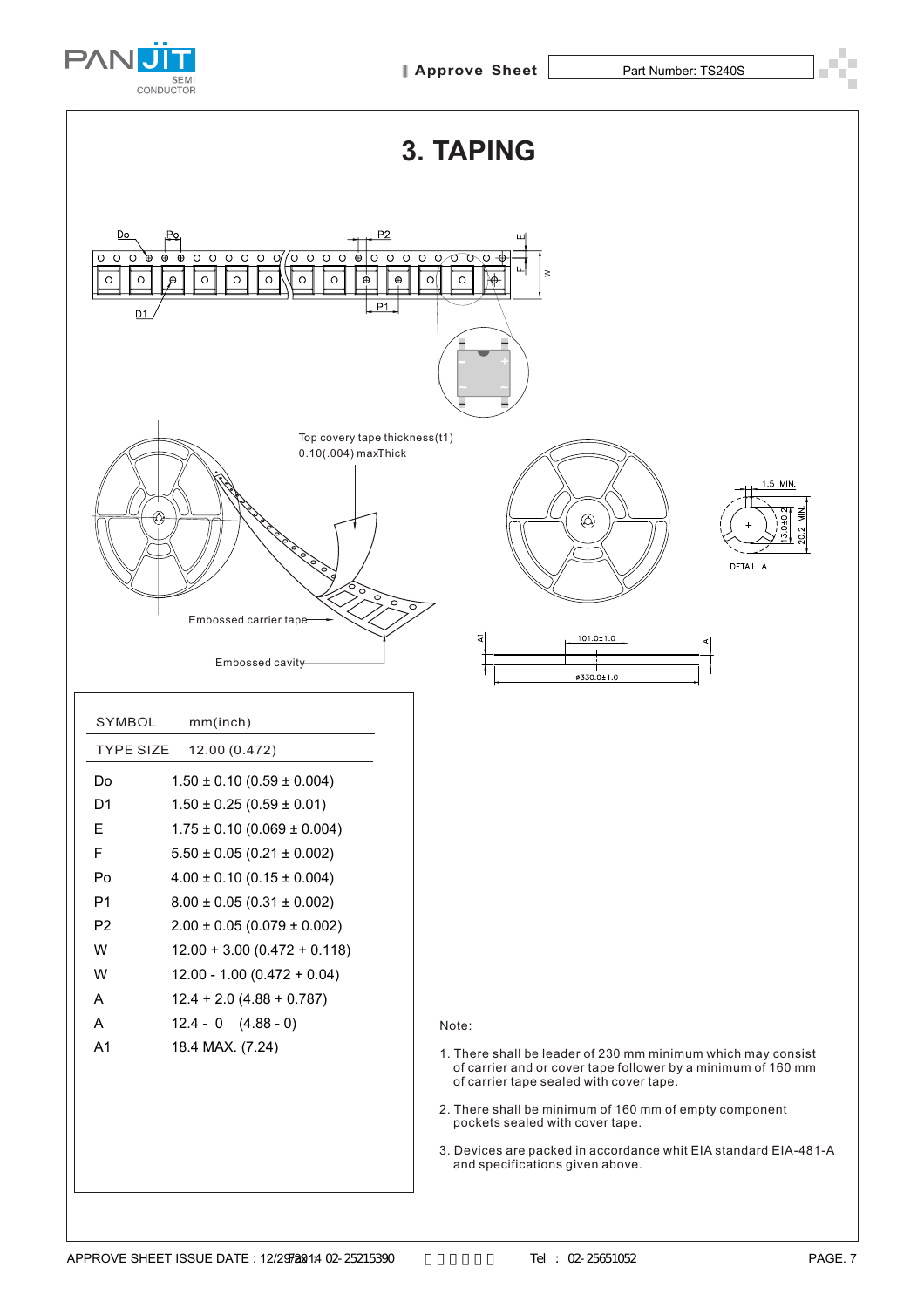

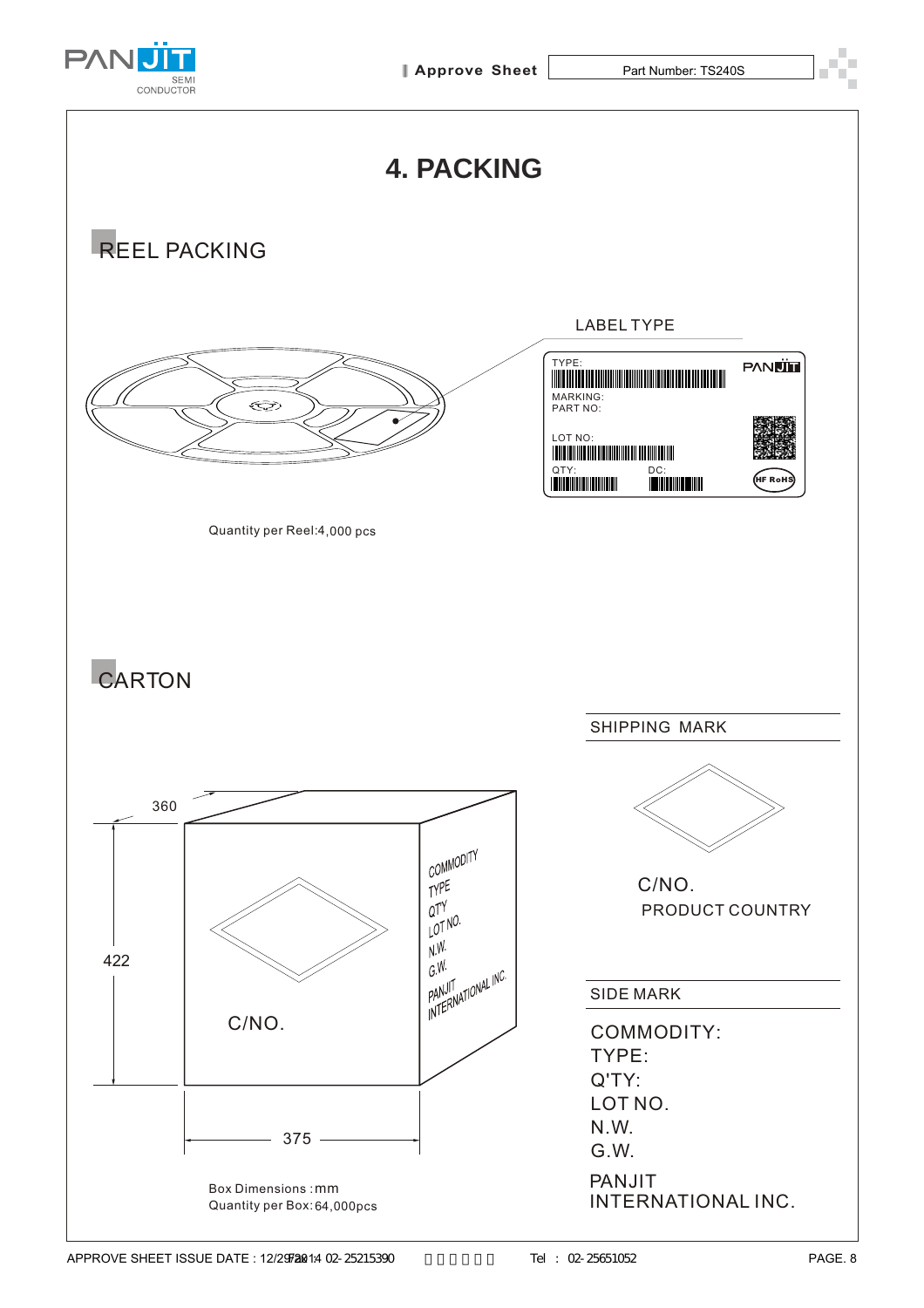



## Packing Specifications

| Package           | Reel<br>Size        | Reel            | Component<br>Space  | <b>Tape</b><br>Space | Reel<br>Dia | <b>Carton Size</b>                 | Carton             | Approx.<br><b>Gross Weight</b> |
|-------------------|---------------------|-----------------|---------------------|----------------------|-------------|------------------------------------|--------------------|--------------------------------|
|                   | (inch)              | (pcs)           | (m/m)               | (m/m)                | (m/m)       | (m/m)                              | (EA)               | (Kg)                           |
|                   |                     |                 |                     | <b>Reel Packing</b>  |             |                                    |                    |                                |
| <b>DFN 0603</b>   | $\overline{7}$      | 10,000          | $\overline{2}$      | 8                    | 178         | 390 x 270 x 400                    | 800,000            | 9                              |
| DFN <sub>2L</sub> | 7                   | 8,000           | $\overline{2}$      | 8                    | 178         | 390 x 270 x 400                    | 640,000            | 8.6                            |
| DFN 3L            | 7                   | 8,000           | $\overline{2}$      | 8                    | 178         | 390 x 270 x 400                    | 640,000            | 8.6                            |
| DFN1616-8L        | 7                   | 5,000           | 4                   | 8                    | 178         | 390 x 270 x 400                    | 400,000            | 10.4                           |
|                   | 13                  | 12,000          | 4                   | 8                    | 330         | 375 x 360 x 230                    | 144,000            | 7.6                            |
| DFN2510-10L       | 7                   | 5,000           | 4                   | 8                    | 178         | 390 x 270 x 400                    | 400,000            | 10.5                           |
| SOD-923           | 13<br>7             | 12,000<br>8,000 | 4<br>$\overline{2}$ | 8<br>8               | 330<br>178  | 375 x 360 x 230<br>390 x 270 x 400 | 144,000<br>640,000 | 6.4<br>7.7                     |
|                   | $\overline{7}$      | 5,000           | 4                   | 8                    | 178         | 390 x 270 x 400                    | 400,000            | 9.1                            |
| SOD-523           | 13                  | 12,000          | 4                   | 8                    | 330         | 375 x 360 x 230                    | 144,000            | 5.4                            |
|                   | 7                   | 5,000           | 4                   | 8                    | 178         | 390 x 270 x 400                    | 400,000            | 11.9                           |
| SOD-323HE         | 13                  | 12,000          | 4                   | 8                    | 178         | 375 x 360 x 230                    | 144,000            | 8.3                            |
|                   | $\overline{7}$      | 5,000           | 4                   | 8                    | 178         | 390 x 270 x 400                    | 400,000            | 9.4                            |
| SOD-323           | 13                  | 12,000          | 4                   | 8                    | 330         | 375 x 360 x 230                    | 144,000            | 5.9                            |
|                   | $\overline{7}$      | 3,000           | 4                   | 8                    | 178         | 390 x 270 x 400                    | 240,000            | 12.4                           |
| SOD-123HE         | 13                  | 10,000          | 4                   | 8                    | 330         | 375 x 360 x 230                    | 120,000            | 8.1                            |
|                   | $\overline{7}$      | 3,000           | 4                   | 8                    | 178         | 390 x 270 x 400                    | 240,000            | 10.6                           |
| SOD-123FL         | 13                  | 10,000          | 4                   | 8                    | 330         | 375 x 360 x 230                    | 120,000            | 7.2                            |
| SOD-123           | $\overline{7}$      | 3,000           | 4                   | 8                    | 178         | 390 x 270 x 400                    | 240,000            | 9.9                            |
|                   | 13                  | 10,000          | 4                   | 8                    | 330         | 375 x 360 x 230                    | 120,000            | 6.5                            |
| SOT-563           | $\overline{7}$      | 8,000           | $\overline{2}$      | 8                    | 178         | 390 x 270 x 400                    | 640,000            | 10.1                           |
|                   | 13                  | 20,000          | 2                   | 8                    | 330         | 375 x 360 x 213                    | 240,000            | 6.2                            |
| SOT-553           | 7                   | 4,000           | 4                   | 8                    | 178         | 390 x 270 x 400                    | 320,000            | 9.4                            |
|                   | 13                  | 10,000          | 4                   | 8                    | 330         | 375 x 360 x 230                    | 120,000            | 5.2                            |
| SOT-543           | 7                   | 4,000           | 4                   | 8                    | 178         | 390 x 270 x 400                    | 320,000            | 9.4                            |
|                   | 13                  | 10,000          | 4                   | 8                    | 330         | 375 x 360 x 230                    | 120,000            | 5.2                            |
| SOT-523           | 7                   | 4,000           | 4                   | 8                    | 178         | 390 x 270 x 400                    | 320,000            | 10                             |
| SOT-363           | $\overline{7}$      | 3,000           | 4                   | 8                    | 178         | 390 x 270 x 400                    | 240,000            | 10.2                           |
|                   | 13                  | 10,000          | 4                   | 8                    | 330         | 375 x 360 x 230                    | 120,000<br>240,000 | 7.1                            |
| SOT-363 (ESD)     | $\overline{7}$<br>7 | 3,000<br>3,000  | 4<br>4              | 8<br>8               | 178<br>178  | 455 x 270 x 440<br>390 x 270 x 400 | 240,000            | 10<br>10                       |
| SOT-353           | 13                  | 10,000          | 4                   | 8                    | 330         | 375 x 360 x 230                    | 120,000            | 7.2                            |
|                   | $\overline{7}$      | 3,000           | 4                   | 8                    | 178         | 390 x 270 x 400                    | 240,000            | 14.5                           |
| SOT-23 6L         | 13                  | 10,000          | 4                   | 8                    | 330         | 375 x 360 x 230                    | 120,000            | 7.9                            |
|                   | 7                   | 3,000           | 4                   | 8                    | 178         | 390 x 270 x 400                    | 240,000            | 14.5                           |
| SOT-23 6L-1       | 13                  | 10,000          | 4                   | 8                    | 330         | 375 x 360 x 230                    | 120,000            | 7.9                            |
|                   | 7                   | 3,000           | 4                   | 8                    | 178         | 390 x 270 x 400                    | 240,000            | 14.5                           |
| SOT-23 5L         | 13                  | 10,000          | 4                   | 8                    | 330         | 375 x 360 x 230                    | 120,000            | 7.9                            |
|                   | 7                   | 3,000           | 4                   | 8                    | 178         | 390 x 270 x 400                    | 240,000            | 7.9                            |
| SOT-323           | 13                  | 12,000          | 4                   | 8                    | 330         | 375 x 360 x 230                    | 144,000            | 6.1                            |
| SOT-323 (ESD)     | 7                   | 3,000           | 4                   | 8                    | 178         | 455 x 270 x 440                    | 240,000            | 9.4                            |
| SOT-23-1          | $\overline{7}$      | 3,000           | 4                   | 8                    | 178         | 390 x 270 x 400                    | 240,000            | 9.8                            |
|                   | 13                  | 12,000          | 4                   | 8                    | 330         | 375 x 360 x 230                    | 144,000            | $\overline{7}$                 |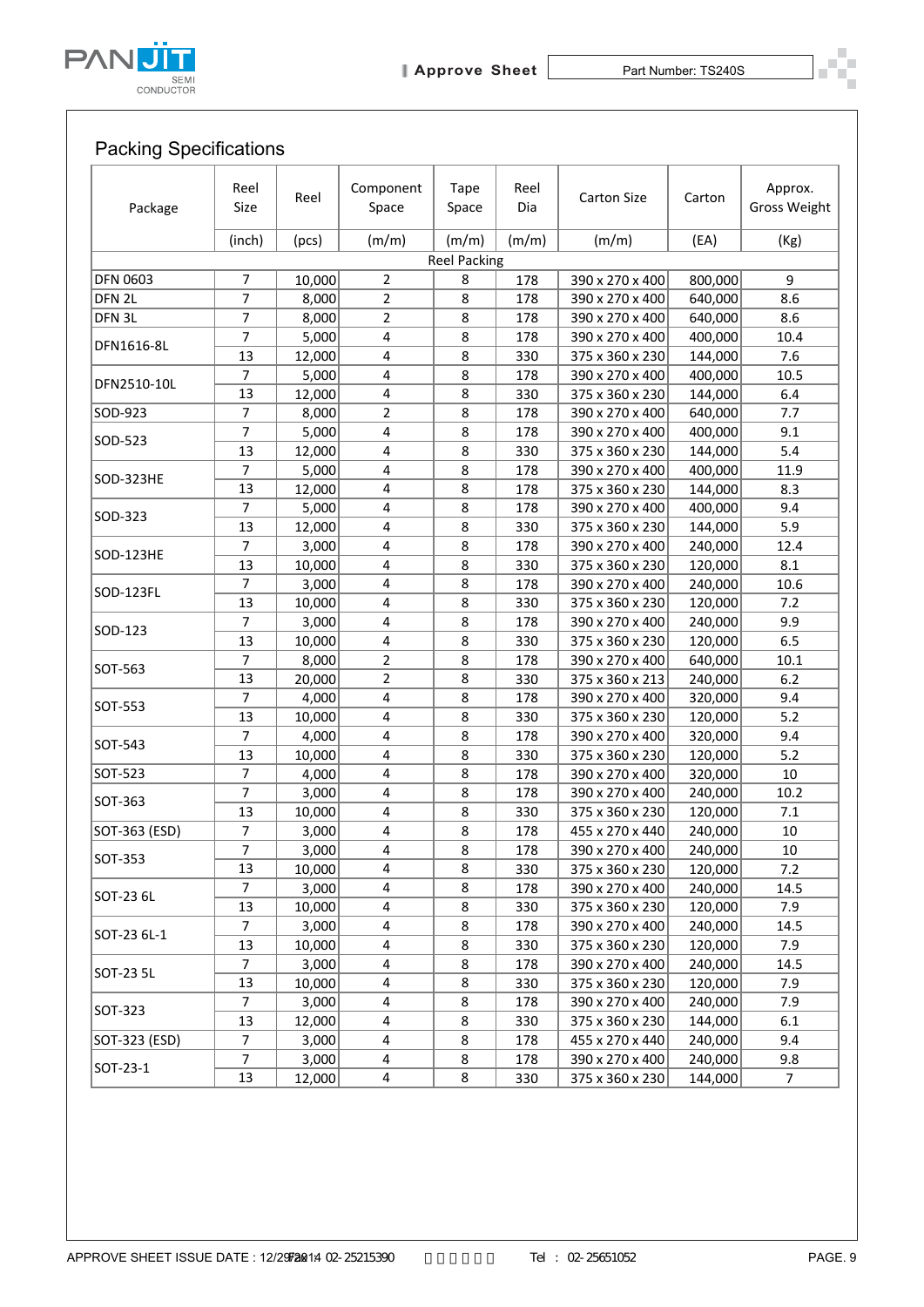

## Packing Specifications

| <b>Packing Specifications</b> |                |        |                         |                          |             |                    |         |                                |
|-------------------------------|----------------|--------|-------------------------|--------------------------|-------------|--------------------|---------|--------------------------------|
| Package                       | Reel<br>Size   | Reel   | Component<br>Space      | <b>Tape</b><br>Space     | Reel<br>Dia | <b>Carton Size</b> | Carton  | Approx.<br><b>Gross Weight</b> |
|                               | (inch)         | (pcs)  | (m/m)                   | (m/m)                    | (m/m)       | (m/m)              | (EA)    | (Kg)                           |
|                               |                |        |                         | <b>Reel Packing</b>      |             |                    |         |                                |
|                               | $\overline{7}$ | 3,000  | 4                       | 8                        | 178         | 390 x 270 x 400    | 240,000 | 9.8                            |
| SOT-23                        | 13             | 12,000 | 4                       | 8                        | 330         | 375 x 360 x 230    | 144,000 | $\overline{7}$                 |
| SOT-23 (ESD)                  | $\overline{7}$ | 3,000  | 4                       | 8                        | 178         | 455 x 270 x 440    | 240,000 | 9.9                            |
|                               | 7              | 3,000  | 4                       | 12                       | 178         | 390 x 240 x 420    | 120,000 | 10.9                           |
| <b>SMAF</b>                   | 13             | 10,000 | 4                       | 12                       | 330         | 375 x 360 x 422    | 160,000 | 17.1                           |
|                               | 7              | 1,500  | 8                       | 12                       | 178         | 390 x 240 x 420    | 60,000  | 9.6                            |
| <b>SMBF</b>                   | 13             | 5,000  | 8                       | 12                       | 330         | 375 x 360 x 422    | 80,000  | 15.6                           |
|                               | $\overline{7}$ | 1,800  | 4                       | 12                       | 178         | 390 x 240 x 420    | 100,800 | 13                             |
| SMA(W)                        | 13             | 7,500  | $\overline{\mathbf{4}}$ | 12                       | 330         | 355 x 355 x 400    | 150,000 | 20.4                           |
|                               | 7              | 1,800  | 4                       | 12                       | 178         | 390 x 240 x 420    | 72,000  | 10                             |
| SMA/DO-214AC                  | 13             | 7,500  | 4                       | 12                       | 330         | 375 x 360 x 390    | 120,000 | 17.4                           |
|                               | $\overline{7}$ | 500    | 8                       | 12                       | 178         | 390 x 240 x 420    | 20,000  | 6.5                            |
| SMB/DO-214AA                  | 13             | 3,000  | 8                       | 12                       | 330         | 375 x 360 x 390    | 48,000  | 13.2                           |
|                               | 7              | 500    | 8                       | 16                       | 178         | 390 x 240 x 420    | 15,000  | 8.4                            |
| SMC/DO-214AB                  | 13             | 3,000  | 8                       | 16                       | 330         | 375 x 360 x 390    | 42,000  | 18                             |
| $R-1$                         | 13             | 5,000  | 5                       | 52                       | 330         | 340 x 340 x 410    | 25,000  | 7.8                            |
| A-405                         | 13             | 5,000  | 5                       | 52                       | 330         | 340 x 340 x 410    | 25,000  | 7.79                           |
| DO-41                         | 13             | 5,000  | 5                       | 52                       | 330         | 340 x 340 x 410    | 25,000  | 11.1                           |
| DO-15                         | 13             | 4,000  | 5                       | 52                       | 330         | 340 x 340 x 410    | 20,000  | 11.4                           |
| DO-201AD                      | 13             | 1,250  | 10                      | 52                       | 330         | 340 x 340 x 410    | 6,250   | 9.2                            |
| DO-201AE                      | 13             | 1,250  | 10                      | 52                       | 330         | 340 x 340 x 410    | 6,250   | 9.2                            |
| P-600                         | 13             | 800    | 10                      | 52                       | 330         | 340 x 340 x 410    | 4,000   | 9.9                            |
| DO-34                         | 15             | 10,000 | 5                       | 52                       | 360         | 360 x 360 x 395    | 50,000  | $10.1\,$                       |
| DO-35                         | 15             | 10,000 | 5                       | 52                       | 360         | 360 x 360 x 395    | 50,000  | 11.2                           |
| DO-41G                        | 15             | 5,000  | 5                       | 52                       | 360         | 360 x 360 x 395    | 25,000  | 10.9                           |
|                               | $\overline{7}$ | 2,500  | 4                       |                          | 178         | 385 x 380 x 260    | 200,000 | 9.3                            |
| MICRO-MELF                    | 13             | 10,000 | $\overline{\mathbf{4}}$ |                          | 330         | 360 x 360 x 395    | 200,000 | 11.5                           |
|                               | 13             | 10,000 | 4                       | $\overline{\phantom{a}}$ | 330         | 360 x 360 x 395    | 200,000 | 14.9                           |
| QUADRO-MELF                   | 7              | 2,500  | 4                       |                          | 178         | 385 x 380 x 260    | 200,000 | 13.3                           |
|                               | $\overline{7}$ | 2,500  | $\overline{\mathbf{4}}$ | $\qquad \qquad -$        | 178         | 385 x 380 x 260    | 200,000 | 12.7                           |
| MINI-MELF/LL-34               | 13             | 10,000 | 4                       | $\overline{\phantom{0}}$ | 330         | 360 x 360 x 395    | 200,000 | 14.6                           |
|                               | $\overline{7}$ | 1,500  | $\overline{\mathbf{4}}$ |                          | 178         | 385 x 380 x 260    | 84,000  | 18.3                           |
| MELF/DL-41                    | 13             | 5,000  | 4                       | $\overline{\phantom{a}}$ | 330         | 360 x 360 x 395    | 100,000 | 23.5                           |
| MDI                           | 13             | 3,000  | 8                       | 12                       | 330         | 375 x 360 x 390    | 48,000  | 14.7                           |
|                               | $\overline{7}$ | 1,000  | 8                       | 12                       | 178         | 390 x 240 x 420    | 40,000  | 9.5                            |
| MICRO DIP/TDI                 | 13             | 4,000  | 8                       | 12                       | 330         | 375 x 360 x 422    | 64,000  | 17                             |
| SDIP                          | 13             | 1,500  | 12                      | 16                       | 330         | 375 x 360 x 390    | 21,000  | 14.3                           |
| TO-277                        | 13             | 5,000  | 8                       | 12                       | 330         | 375 x 360 x 422    | 80,000  | 20.6                           |
| TO-277B                       | 13             | 5,000  | 8                       | 12                       | 330         | 375 x 360 x 390    | 80,000  | 21.8                           |
| TO-252                        | 13             | 3,000  | 8                       | 16                       | 330         | 375 x 360 x 422    | 42,000  | 18.8                           |
| TO-263/D <sup>2</sup> PAK     | 13             | 800    | 16                      | 24                       | 330         | 375 x 360 x 422    | 6,400   | 14.5                           |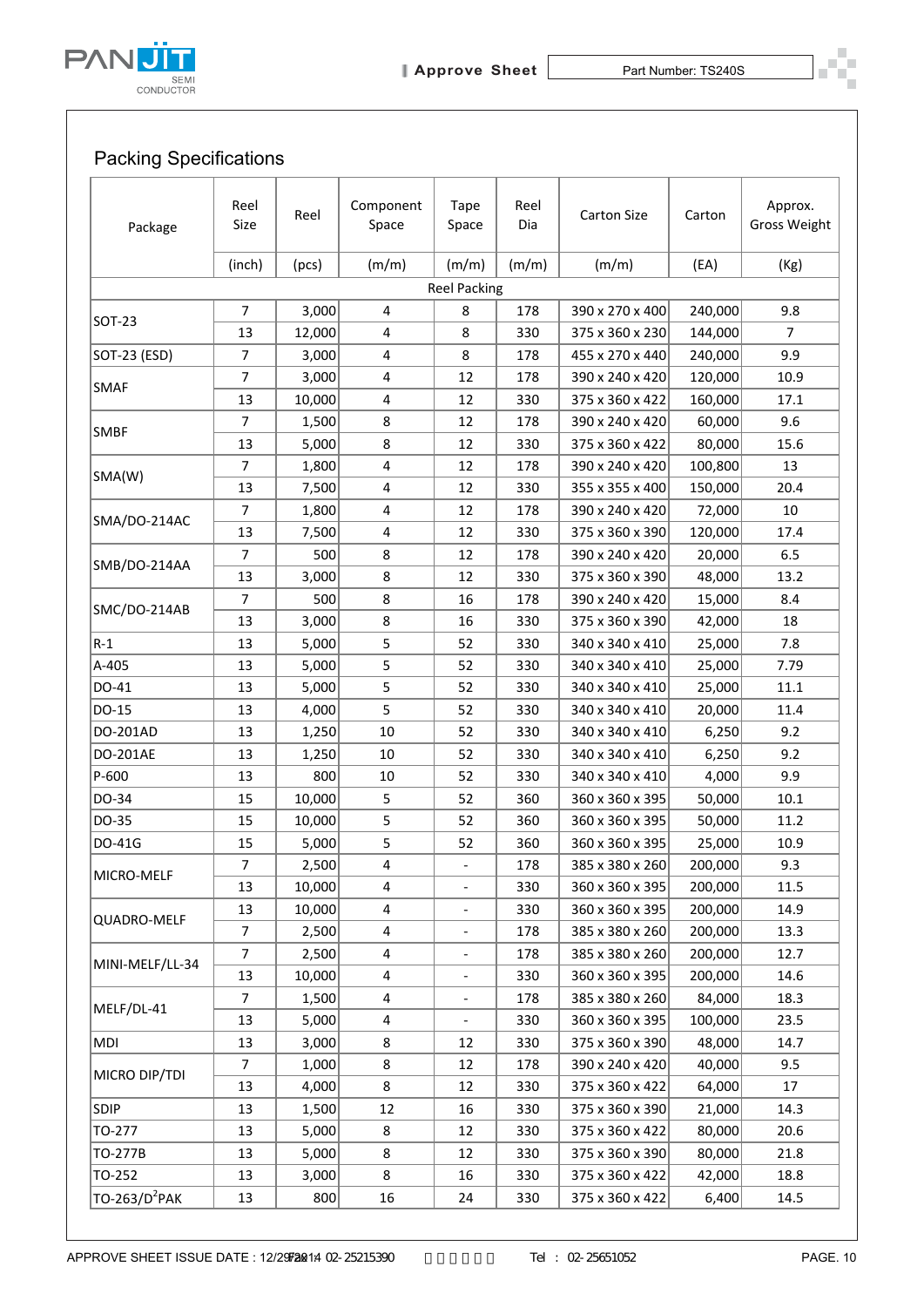

| Package                                                | Inner Box Size                 |                | Box                                |               | <b>Carton Size</b>                 | Carton            | Appox.<br><b>Gross Weight</b> |
|--------------------------------------------------------|--------------------------------|----------------|------------------------------------|---------------|------------------------------------|-------------------|-------------------------------|
|                                                        | (m/m)                          |                | (EA)                               |               | (m/m)                              | (EA)              | (Kg)                          |
|                                                        |                                |                | <b>Bulk Packing</b>                |               |                                    |                   |                               |
| $R-1$                                                  | 198 x 84 x 20                  | 1,000          |                                    |               | 459 x 214 x 256                    | 50,000            | 12.7                          |
| A-405                                                  | 198 x 84 x 20                  |                | 1,000                              |               | 459 x 214 x 256                    | 50,000            | 12.7                          |
| DO-41                                                  | 198 x 84 x 20                  |                | 1,000                              |               | 459 x 214 x 256                    | 50,000            | 19.3                          |
| DO-15<br>DO-201AD                                      | 200 x 85 x 25                  |                | 1,000<br>500                       |               | 459 x 214 x 256<br>459 x 214 x 256 | 40,000            | 20.7<br>16                    |
| <b>DO-201AE</b>                                        | 200 x 85 x 40<br>200 x 85 x 40 |                | 500                                |               | 495 x 214 x 256                    | 12,500<br>12,500  | 16                            |
| P-600                                                  | 208 x 82 x 40                  |                | 100                                |               | 459 x 214 x 256                    | 2,500             | 11.3                          |
| DO-34                                                  | 240 x 100 x 90                 |                | 2,000                              |               | 406 x 335 x 257                    | 120,000           | 14.5                          |
| DO-35                                                  | 240 x 100 x 90                 |                | 2,000                              |               | 406 x 335 x 257                    | 120,000           | 17.1                          |
| DO-41G                                                 | 240 x 100 x 90                 |                | 1,000                              |               | 406 x 335 x 257                    | 60,000            | 18.5                          |
| TO-220                                                 | 540 x 145 x 85                 |                | 2,000                              |               | 555 x 306 x 200                    | 8,000             | 22.9                          |
| <b>ITO-220</b>                                         | 540 x 145 x 85                 |                | 2,000                              |               | 555 x 306 x 200                    | 8,000             | 20.5                          |
| TO-251AB                                               | 555 x 145 x 95                 |                | 8,400                              |               | 580 x 310 x 220                    | 33,600            | 22                            |
| TO-3PN                                                 |                                |                | $\overline{\phantom{a}}$           |               | 600x185x230                        | 1,800             | 16.4                          |
| TO-247AD/TO-3P                                         |                                |                | $\overline{\phantom{a}}$           |               | 530 x 243 x 100                    | 1,500             | 13.9                          |
| TO-247S/TO-3PS                                         |                                |                | $\overline{\phantom{a}}$           |               | 511 x 243 x 107                    | 1,500             | 12.2                          |
| DIP<br><b>SDIP</b>                                     |                                |                | $\overline{\phantom{a}}$<br>÷.     |               | 459 x 214 x 256<br>459 x 214 x 256 | 12,000<br>24,000  | 6.5<br>15.7                   |
|                                                        |                                |                |                                    |               |                                    |                   |                               |
| Package                                                | Inner Box Size                 | Ammo           | Component<br>Space                 | Tape<br>Space | <b>Carton Size</b>                 | Carton            | Appox.<br><b>Gross Weight</b> |
|                                                        | (m/m)                          | (pcs)          | (m/m)<br><b>Ammunition Packing</b> | (m/m)         | (m/m)                              | (EA)              | (Kg)                          |
|                                                        | 255 x 47 x 73                  | 3,000          | 5                                  | 26            | 310 x 268 x 170                    | 36,000            | 6.3                           |
|                                                        |                                | 3,000          | 5                                  | 52            | 310 x 268 x 170                    | 24,000            | 6.3                           |
| $R-1$                                                  | 255 x 73 x 73                  |                |                                    |               |                                    |                   |                               |
|                                                        | 255 x 73 x 122                 | 5,000          | 5                                  | 52            | 339 x 276 x 274                    | 40,000            | 10.3                          |
|                                                        | 255 x 47 x 150                 | 5,000          | 5                                  | 26            | 339 x 276 x 330                    | 60,000            | 12.4                          |
| A-405                                                  | 255 x 75 x 150                 | 5,000          | 5                                  | 52            | 339 x 276 x 330                    | 40,000            | 16                            |
|                                                        | 255 x 75 x 150                 | 5,000          | 5                                  | 52            | 339 x 276 x 330                    | 40,000            | 15.9                          |
| DO-41<br>DO-15                                         | 255 x 75 x 150                 | 3,000          | 5                                  | 52            | 339 x 276 x 330                    | 24,000            | 13.3                          |
|                                                        | 255 x 47 x 122                 | 1,250          | 10                                 | 52            | 339 x 276 x 330                    | 10,000            | 13.4                          |
|                                                        | 255 x 47 x 122                 | 1,250          | 10                                 | 52            | 339 x 276 x 330                    | 10,000            | 13.4                          |
|                                                        | 255 x 47 x 122                 | 400            | 10                                 | 52            | 339 x 276 x 330                    | 3,200             | 8.1                           |
|                                                        | 248 x 80 x 48                  | 5,000          | 5                                  | 26            | 406 x 335 x 257                    | 150,000           | 14.5                          |
|                                                        | 248 x 80 x 75                  | 5,000          | 5                                  | 52            | 406 x 335 x 257                    | 100,000           | 12.7                          |
| DO-201AD<br><b>DO-201AE</b><br>P-600<br>DO-34<br>DO-35 | 248 x 80 x 48                  | 5,000          | 5                                  | 26            | 406 x 335 x 257                    | 150,000           | 16.7                          |
| DO-41G                                                 | 248 x 80 x 75<br>248 x 80 x 48 | 5,000<br>2,500 | 5<br>5                             | 52<br>26      | 406 x 335 x 257<br>406 x 335 x 257 | 100,000<br>75,000 | 15.2<br>17.1                  |

| Package                   | Inner Box Size | Ammo  | Component<br>Space | Tape<br>Space | <b>Carton Size</b> | Carton  | Appox.<br><b>Gross Weight</b> |
|---------------------------|----------------|-------|--------------------|---------------|--------------------|---------|-------------------------------|
|                           | (m/m)          | (pcs) | (m/m)              | (m/m)         | (m/m)              | (EA)    | (Kg)                          |
| <b>Ammunition Packing</b> |                |       |                    |               |                    |         |                               |
|                           | 255 x 47 x 73  | 3,000 | 5                  | 26            | 310 x 268 x 170    | 36,000  | 6.3                           |
| $R-1$                     | 255 x 73 x 73  | 3,000 | 5                  | 52            | 310 x 268 x 170    | 24,000  | 6.3                           |
|                           | 255 x 73 x 122 | 5,000 | 5                  | 52            | 339 x 276 x 274    | 40,000  | 10.3                          |
| A-405                     | 255 x 47 x 150 | 5,000 | 5                  | 26            | 339 x 276 x 330    | 60,000  | 12.4                          |
|                           | 255 x 75 x 150 | 5,000 | 5                  | 52            | 339 x 276 x 330    | 40,000  | 16                            |
| DO-41                     | 255 x 75 x 150 | 5,000 | 5                  | 52            | 339 x 276 x 330    | 40,000  | 15.9                          |
| DO-15                     | 255 x 75 x 150 | 3,000 | 5                  | 52            | 339 x 276 x 330    | 24,000  | 13.3                          |
| DO-201AD                  | 255 x 47 x 122 | 1,250 | 10                 | 52            | 339 x 276 x 330    | 10,000  | 13.4                          |
| <b>DO-201AE</b>           | 255 x 47 x 122 | 1,250 | 10                 | 52            | 339 x 276 x 330    | 10,000  | 13.4                          |
| P-600                     | 255 x 47 x 122 | 400   | 10                 | 52            | 339 x 276 x 330    | 3,200   | 8.1                           |
| DO-34                     | 248 x 80 x 48  | 5,000 | 5                  | 26            | 406 x 335 x 257    | 150,000 | 14.5                          |
|                           | 248 x 80 x 75  | 5,000 | 5                  | 52            | 406 x 335 x 257    | 100,000 | 12.7                          |
| DO-35                     | 248 x 80 x 48  | 5,000 | 5                  | 26            | 406 x 335 x 257    | 150,000 | 16.7                          |
|                           | 248 x 80 x 75  | 5,000 | 5                  | 52            | 406 x 335 x 257    | 100,000 | 15.2                          |
| DO-41G                    | 248 x 80 x 48  | 2,500 | 5                  | 26            | 406 x 335 x 257    | 75,000  | 17.1                          |
|                           | 248 x 80 x 75  | 2,500 | 5                  | 52            | 406 x 335 x 257    | 50,000  | 15.6                          |